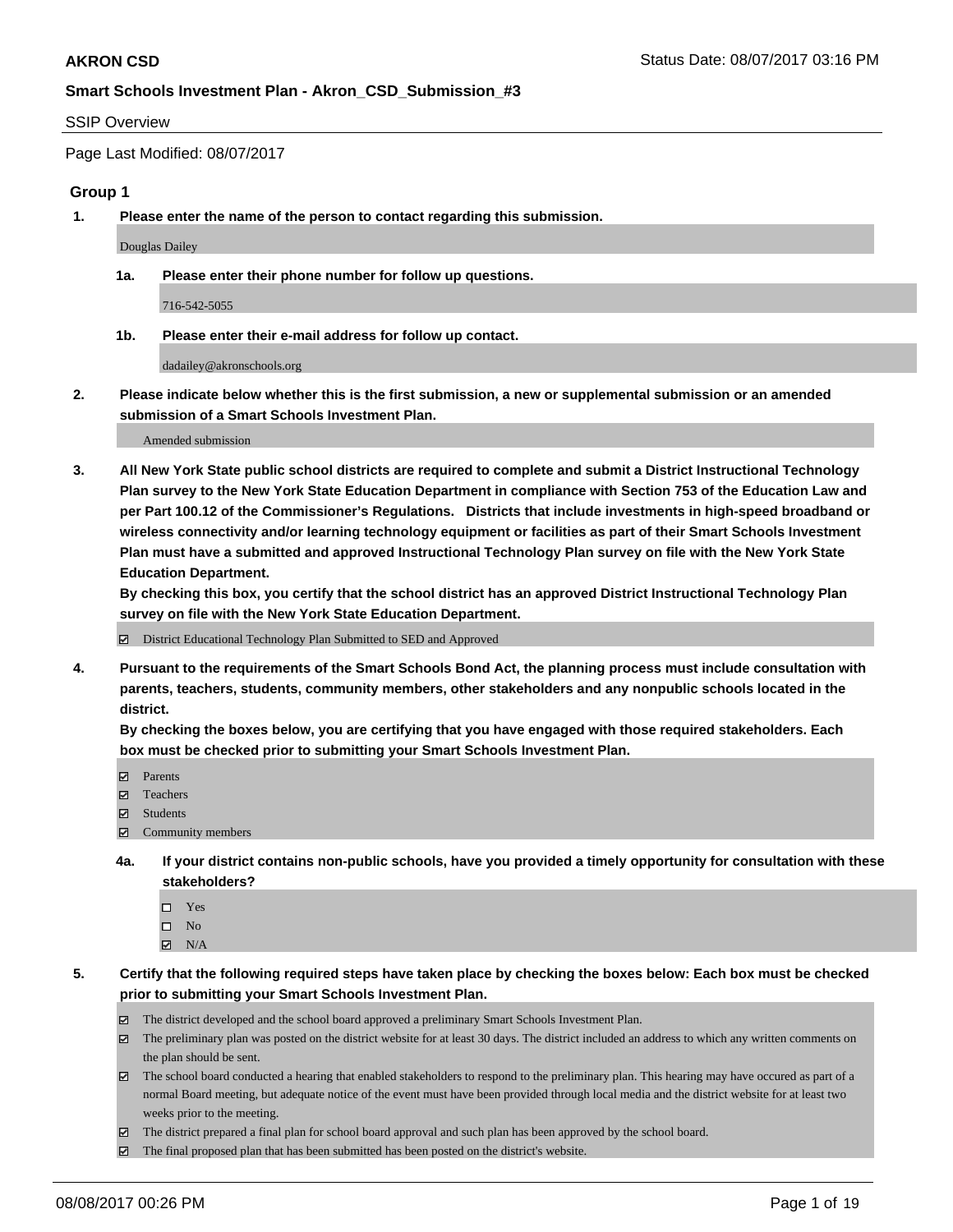SSIP Overview

Page Last Modified: 08/07/2017

**5a. Please upload the proposed Smart Schools Investment Plan (SSIP) that was posted on the district's website, along with any supporting materials. Note that this should be different than your recently submitted Educational Technology Survey. The Final SSIP, as approved by the School Board, should also be posted on the website and remain there during the course of the projects contained therein.**

Final Akron Smart Schools Investment Plan #3 .pdf

**5b. Enter the webpage address where the final Smart Schools Investment Plan is posted. The Plan should remain posted for the life of the included projects.**

http://www.akronschools.org/Page/5396

**6. Please enter an estimate of the total number of students and staff that will benefit from this Smart Schools Investment Plan based on the cumulative projects submitted to date.**

480

**7. An LEA/School District may partner with one or more other LEA/School Districts to form a consortium to pool Smart Schools Bond Act funds for a project that meets all other Smart School Bond Act requirements. Each school district participating in the consortium will need to file an approved Smart Schools Investment Plan for the project and submit a signed Memorandum of Understanding that sets forth the details of the consortium including the roles of each respective district.**

 $\Box$  The district plans to participate in a consortium to partner with other school district(s) to implement a Smart Schools project.

**8. Please enter the name and 6-digit SED Code for each LEA/School District participating in the Consortium.**

| <b>Partner LEA/District</b> | <b>ISED BEDS Code</b> |
|-----------------------------|-----------------------|
| (No Response)               | (No Response)         |

**9. Please upload a signed Memorandum of Understanding with all of the participating Consortium partners.**

(No Response)

**10. Your district's Smart Schools Bond Act Allocation is:**

\$1,255,318

**11. Enter the budget sub-allocations by category that you are submitting for approval at this time. If you are not budgeting SSBA funds for a category, please enter 0 (zero.) If the value entered is \$0, you will not be required to complete that survey question.**

|                                       | Sub-        |
|---------------------------------------|-------------|
|                                       | Allocations |
| <b>School Connectivity</b>            | 0           |
| Connectivity Projects for Communities | 0           |
| <b>Classroom Technology</b>           | 170,247     |
| Pre-Kindergarten Classrooms           | 0           |
| Replace Transportable Classrooms      | 0           |
| <b>High-Tech Security Features</b>    | 0           |
| Totals:                               | 170,247     |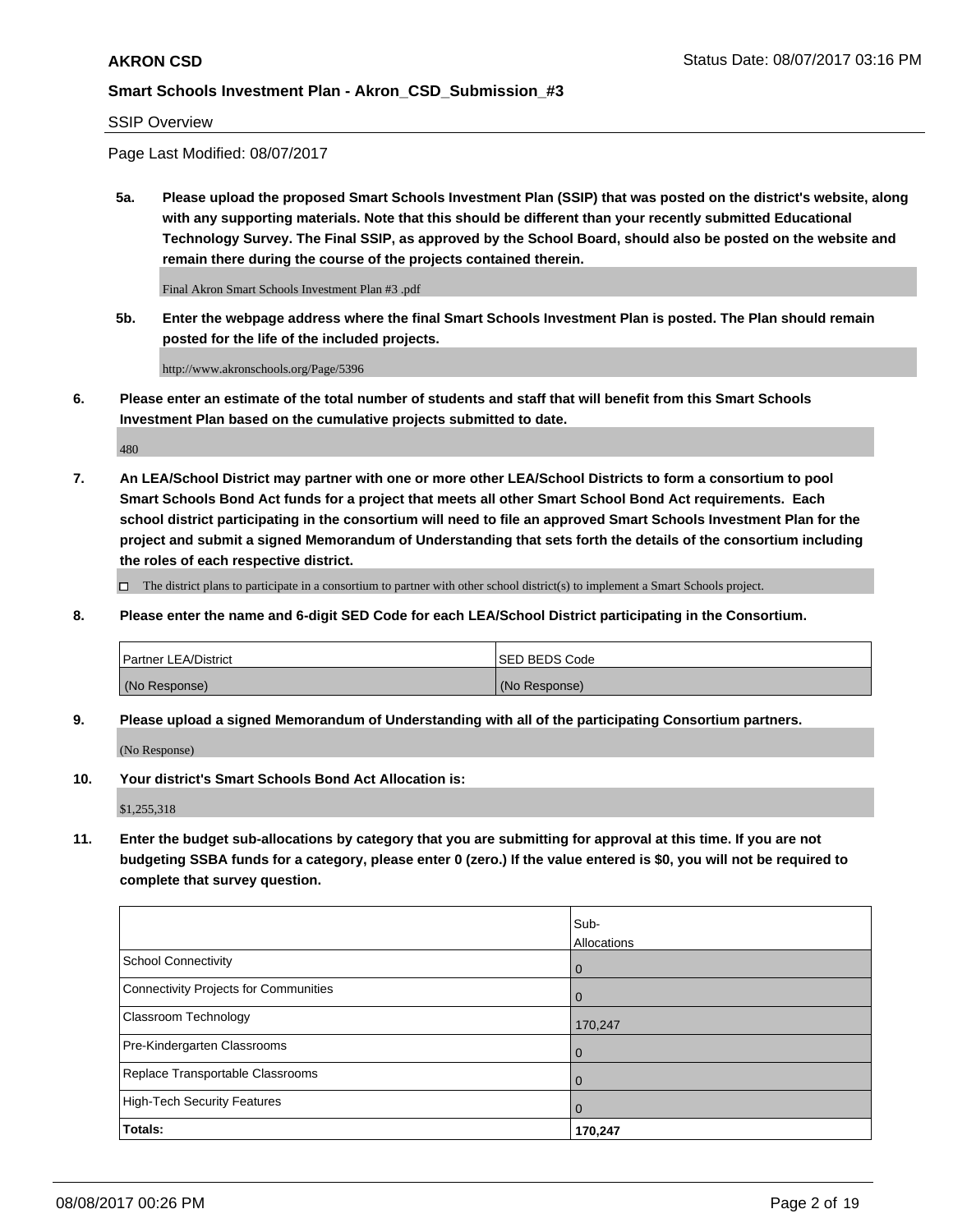#### School Connectivity

Page Last Modified: 08/07/2017

## **Group 1**

- **1. In order for students and faculty to receive the maximum benefit from the technology made available under the Smart Schools Bond Act, their school buildings must possess sufficient connectivity infrastructure to ensure that devices can be used during the school day. Smart Schools Investment Plans must demonstrate that:**
	- **sufficient infrastructure that meets the Federal Communications Commission's 100 Mbps per 1,000 students standard currently exists in the buildings where new devices will be deployed, or**
	- **is a planned use of a portion of Smart Schools Bond Act funds, or**
	- **is under development through another funding source.**

**Smart Schools Bond Act funds used for technology infrastructure or classroom technology investments must increase the number of school buildings that meet or exceed the minimum speed standard of 100 Mbps per 1,000 students and staff within 12 months. This standard may be met on either a contracted 24/7 firm service or a "burstable" capability. If the standard is met under the burstable criteria, it must be:**

**1. Specifically codified in a service contract with a provider, and**

**2. Guaranteed to be available to all students and devices as needed, particularly during periods of high demand, such as computer-based testing (CBT) periods.**

**Please describe how your district already meets or is planning to meet this standard within 12 months of plan submission.**

(No Response)

- **1a. If a district believes that it will be impossible to meet this standard within 12 months, it may apply for a waiver of this requirement, as described on the Smart Schools website. The waiver must be filed and approved by SED prior to submitting this survey.**
	- By checking this box, you are certifying that the school district has an approved waiver of this requirement on file with the New York State Education Department.

#### **2. Connectivity Speed Calculator (Required)**

|                         | Number of<br><b>Students</b> | Multiply by<br>100 Kbps | Divide by 1000   Current Speed<br>to Convert to<br>Required<br>Speed in Mb | lin Mb           | Expected<br>Speed to be<br>Attained Within Required<br>12 Months | <b>Expected Date</b><br>When<br>Speed Will be<br>Met |
|-------------------------|------------------------------|-------------------------|----------------------------------------------------------------------------|------------------|------------------------------------------------------------------|------------------------------------------------------|
| <b>Calculated Speed</b> | (No<br>Response)             | (No Response)           | (No<br>Response)                                                           | (No<br>Response) | (No<br>Response)                                                 | (No<br>Response)                                     |

## **3. Describe how you intend to use Smart Schools Bond Act funds for high-speed broadband and/or wireless connectivity projects in school buildings.**

(No Response)

**4. Describe the linkage between the district's District Instructional Technology Plan and the proposed projects. (There should be a link between your response to this question and your response to Question 1 in Part E. Curriculum and Instruction "What are the district's plans to use digital connectivity and technology to improve teaching and learning?)**

(No Response)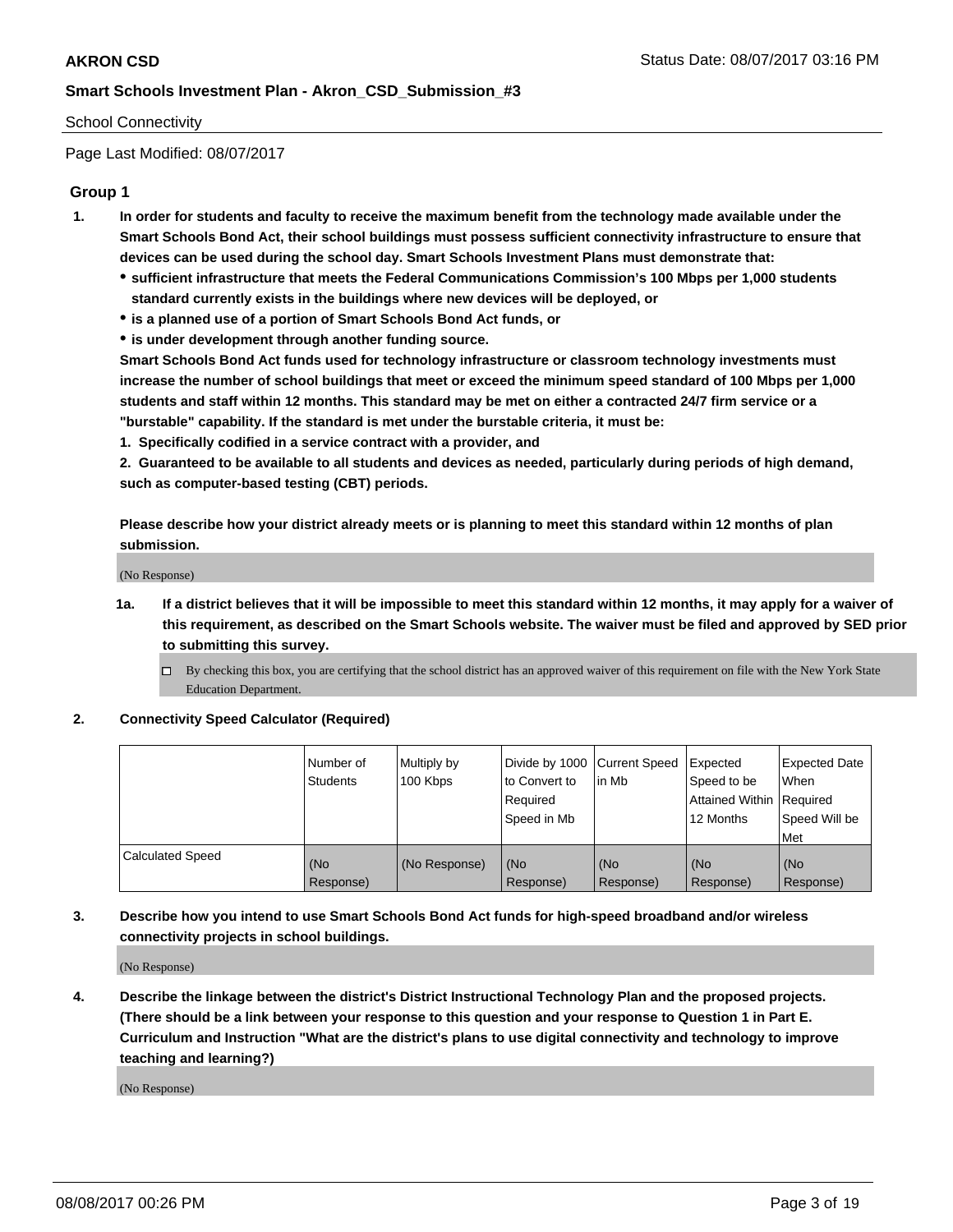#### School Connectivity

Page Last Modified: 08/07/2017

**5. If the district wishes to have students and staff access the Internet from wireless devices within the school building, or in close proximity to it, it must first ensure that it has a robust Wi-Fi network in place that has sufficient bandwidth to meet user demand.**

**Please describe how you have quantified this demand and how you plan to meet this demand.**

(No Response)

**6. As indicated on Page 5 of the guidance, the Office of Facilities Planning will have to conduct a preliminary review of all capital projects, including connectivity projects.**

**Please indicate on a separate row each project number given to you by the Office of Facilities Planning.**

| Project Number |  |
|----------------|--|
|                |  |
| (No Response)  |  |

**7. Certain high-tech security and connectivity infrastructure projects may be eligible for an expedited review process as determined by the Office of Facilities Planning.**

**Was your project deemed eligible for streamlined review?**

(No Response)

**8. Include the name and license number of the architect or engineer of record.**

| Name          | License Number |
|---------------|----------------|
| (No Response) | (No Response)  |

**9. If you are submitting an allocation for School Connectivity complete this table.**

**Note that the calculated Total at the bottom of the table must equal the Total allocation for this category that you entered in the SSIP Overview overall budget.** 

|                                            | Sub-          |
|--------------------------------------------|---------------|
|                                            | Allocation    |
| Network/Access Costs                       | (No Response) |
| <b>Outside Plant Costs</b>                 | (No Response) |
| School Internal Connections and Components | (No Response) |
| <b>Professional Services</b>               | (No Response) |
| Testing                                    | (No Response) |
| <b>Other Upfront Costs</b>                 | (No Response) |
| <b>Other Costs</b>                         | (No Response) |
| Totals:                                    | 0             |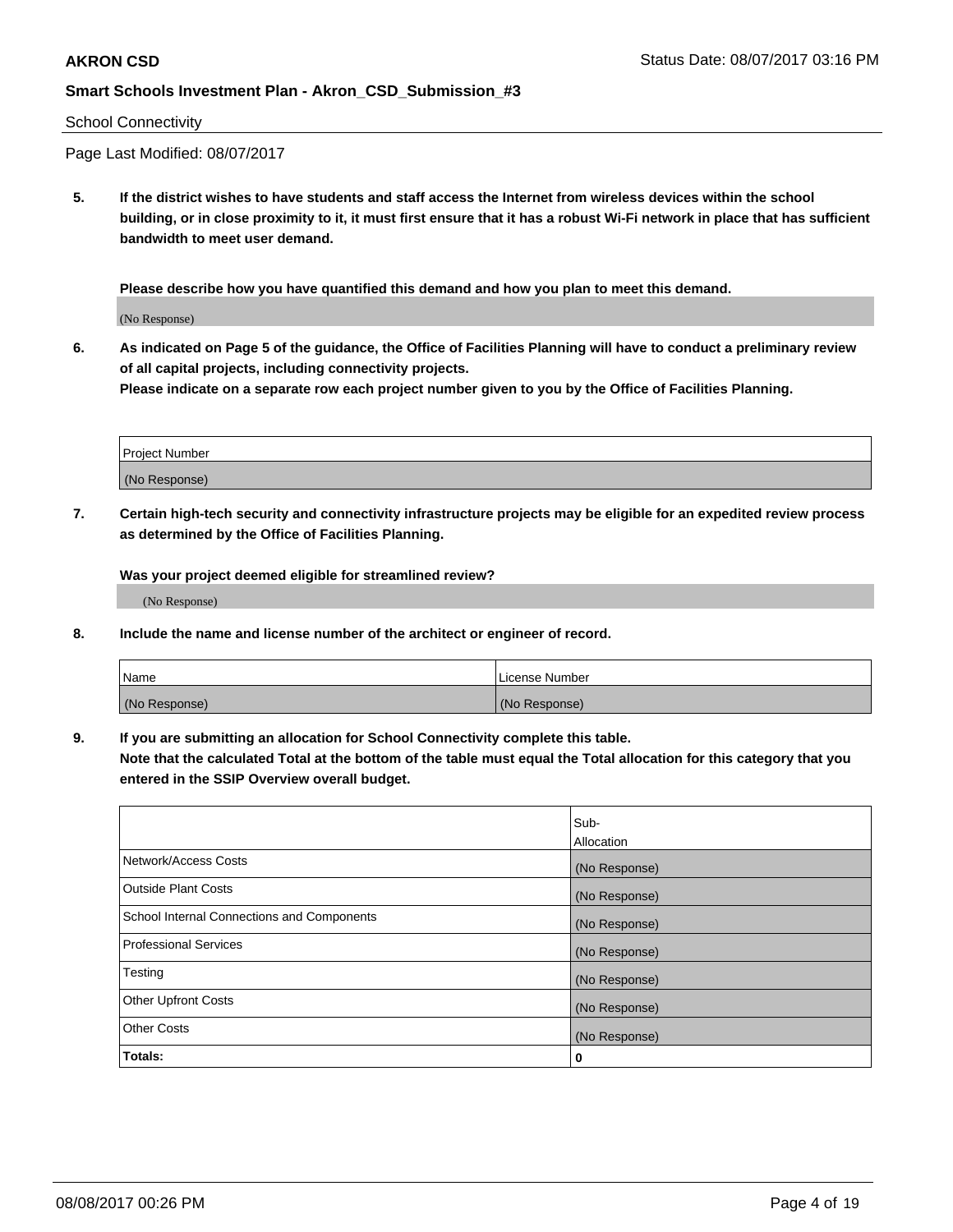#### School Connectivity

Page Last Modified: 08/07/2017

**10. Please detail the type, quantity, per unit cost and total cost of the eligible items under each sub-category. This is especially important for any expenditures listed under the "Other" category. All expenditures must be eligible for tax-exempt financing to be reimbursed through the SSBA. Sufficient detail must be provided so that we can verify this is the case. If you have any questions, please contact us directly through smartschools@nysed.gov. NOTE: Wireless Access Points should be included in this category, not under Classroom Educational Technology, except those that will be loaned/purchased for nonpublic schools.**

| Select the allowable expenditure | Item to be purchased | Quantity      | Cost per Item | <b>Total Cost</b> |
|----------------------------------|----------------------|---------------|---------------|-------------------|
| type.                            |                      |               |               |                   |
| Repeat to add another item under |                      |               |               |                   |
| each type.                       |                      |               |               |                   |
| (No Response)                    | (No Response)        | (No Response) | (No Response) | (No Response)     |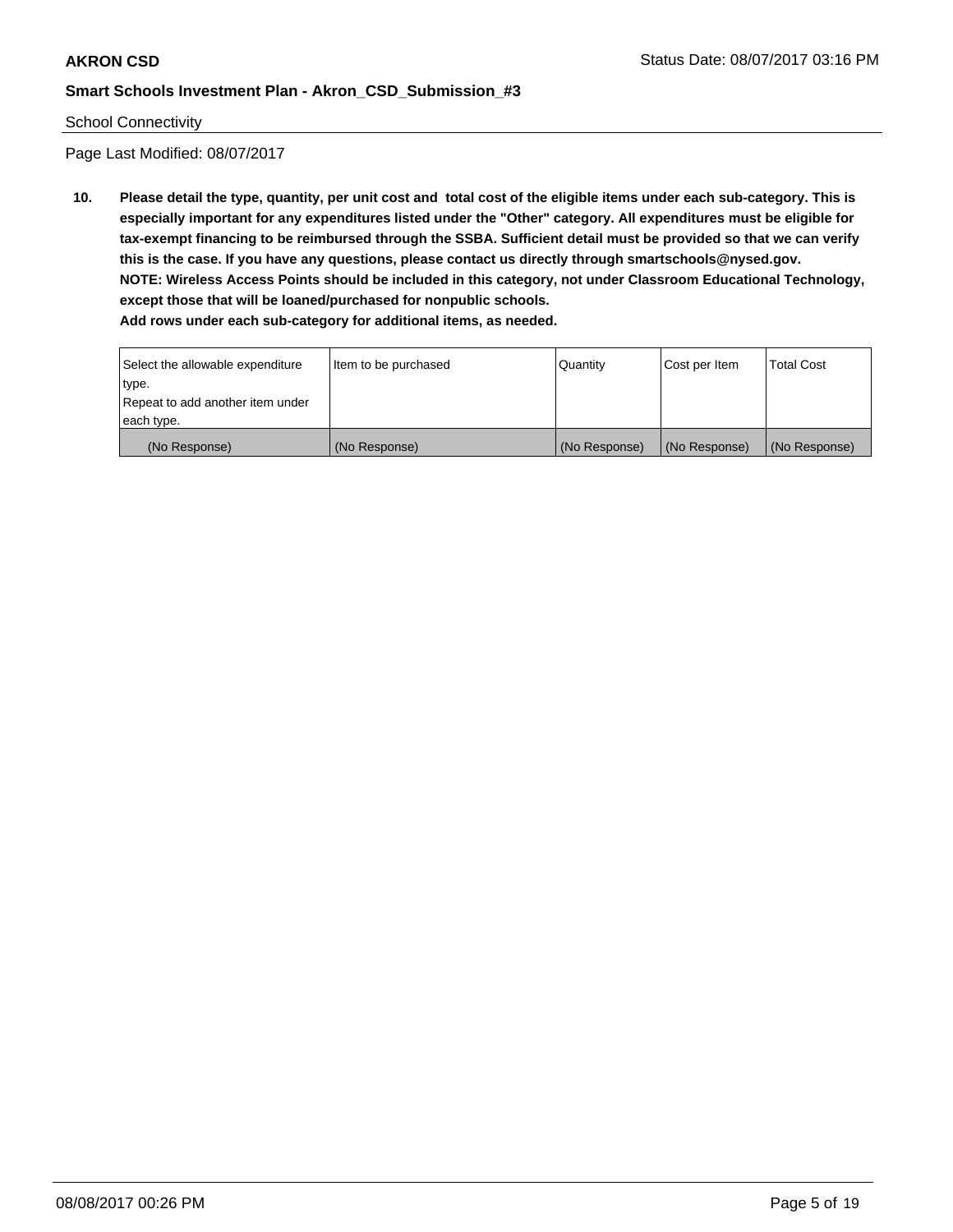Community Connectivity (Broadband and Wireless)

Page Last Modified: 08/07/2017

## **Group 1**

**1. Describe how you intend to use Smart Schools Bond Act funds for high-speed broadband and/or wireless connectivity projects in the community.**

(No Response)

**2. Please describe how the proposed project(s) will promote student achievement and increase student and/or staff access to the Internet in a manner that enhances student learning and/or instruction outside of the school day and/or school building.**

(No Response)

**3. Community connectivity projects must comply with all the necessary local building codes and regulations (building and related permits are not required prior to plan submission).**

 $\Box$  I certify that we will comply with all the necessary local building codes and regulations.

**4. Please describe the physical location of the proposed investment.**

(No Response)

**5. Please provide the initial list of partners participating in the Community Connectivity Broadband Project, along with their Federal Tax Identification (Employer Identification) number.**

| <b>Project Partners</b> | Federal ID#   |
|-------------------------|---------------|
| (No Response)           | (No Response) |

**6. If you are submitting an allocation for Community Connectivity, complete this table. Note that the calculated Total at the bottom of the table must equal the Total allocation for this category that you entered in the SSIP Overview overall budget.**

|                                    | Sub-Allocation |
|------------------------------------|----------------|
| Network/Access Costs               | (No Response)  |
| Outside Plant Costs                | (No Response)  |
| <b>Tower Costs</b>                 | (No Response)  |
| <b>Customer Premises Equipment</b> | (No Response)  |
| <b>Professional Services</b>       | (No Response)  |
| Testing                            | (No Response)  |
| <b>Other Upfront Costs</b>         | (No Response)  |
| <b>Other Costs</b>                 | (No Response)  |
| Totals:                            | 0              |

**7. Please detail the type, quantity, per unit cost and total cost of the eligible items under each sub-category. This is especially important for any expenditures listed under the "Other" category. All expenditures must be capital-bond eligible to be reimbursed through the SSBA. If you have any questions, please contact us directly through smartschools@nysed.gov.**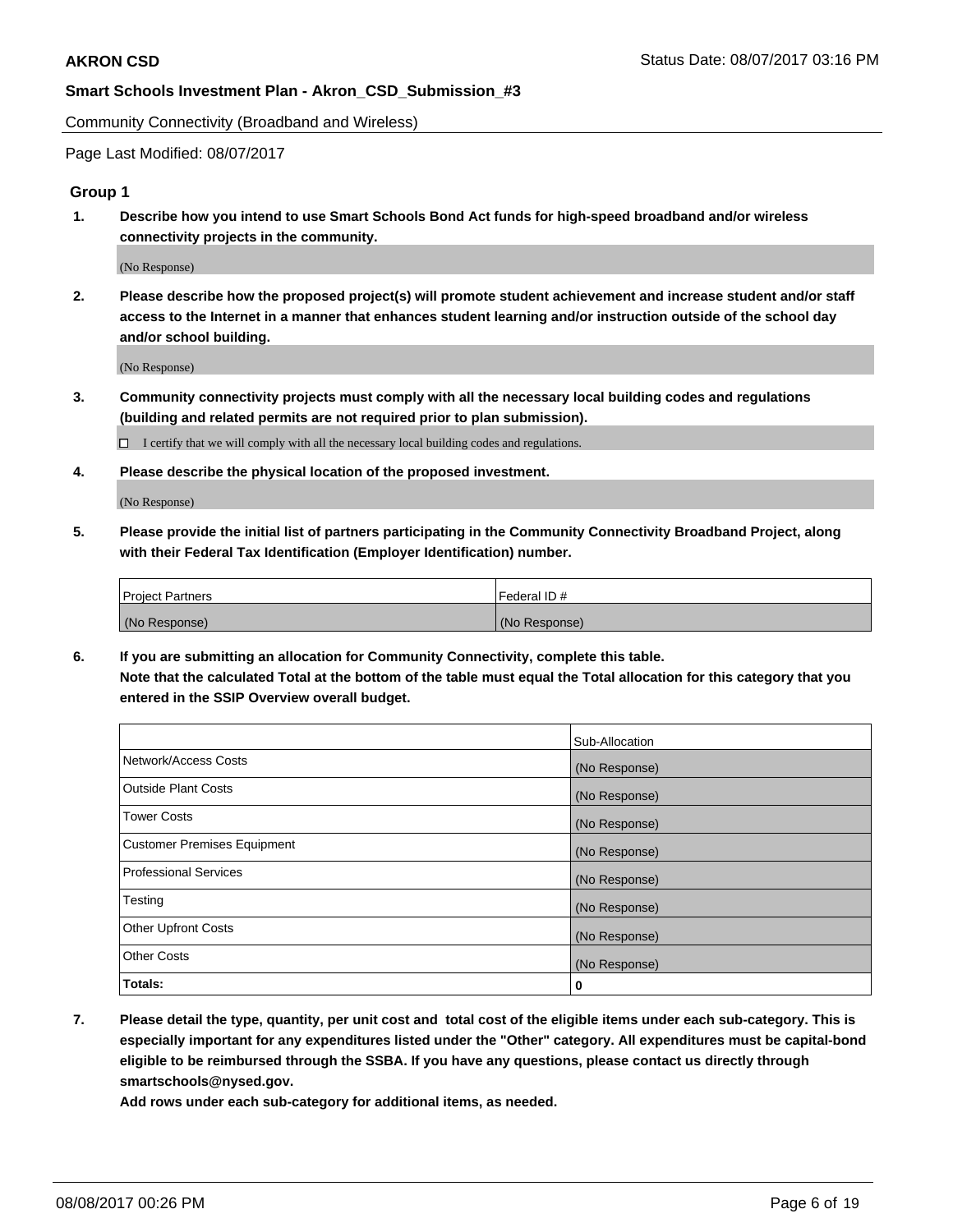Community Connectivity (Broadband and Wireless)

| Select the allowable expenditure | Item to be purchased | <b>Quantity</b> | Cost per Item | <b>Total Cost</b> |
|----------------------------------|----------------------|-----------------|---------------|-------------------|
| type.                            |                      |                 |               |                   |
| Repeat to add another item under |                      |                 |               |                   |
| each type.                       |                      |                 |               |                   |
| (No Response)                    | (No Response)        | (No Response)   | (No Response) | (No Response)     |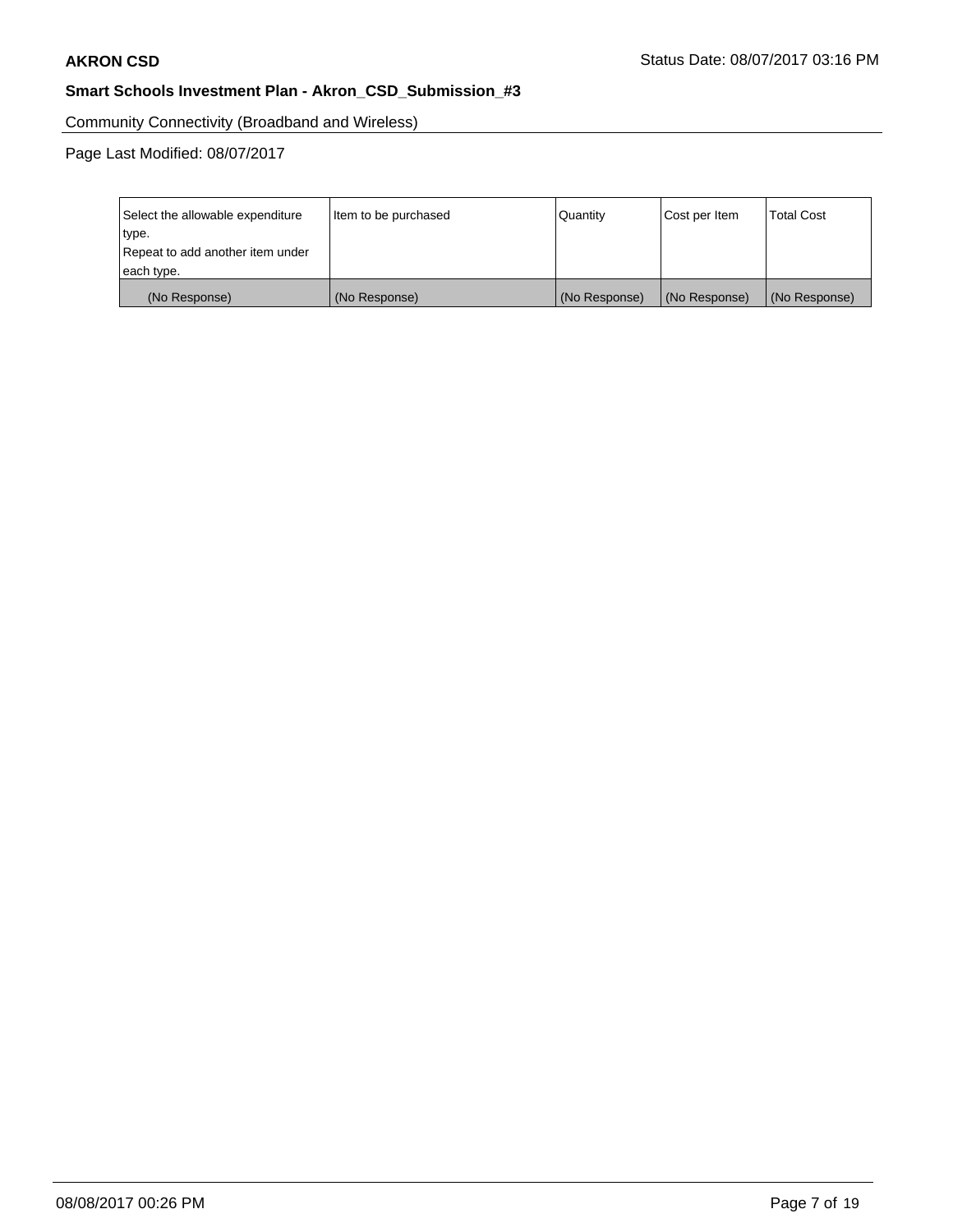#### Classroom Learning Technology

Page Last Modified: 08/07/2017

### **Questions**

**1. In order for students and faculty to receive the maximum benefit from the technology made available under the Smart Schools Bond Act, their school buildings must possess sufficient connectivity infrastructure to ensure that devices can be used during the school day. Smart Schools Investment Plans must demonstrate that sufficient infrastructure that meets the Federal Communications Commission's 100 Mbps per 1,000 students standard currently exists in the buildings where new devices will be deployed, or is a planned use of a portion of Smart Schools Bond Act funds, or is under development through another funding source.**

**Smart Schools Bond Act funds used for technology infrastructure or classroom technology investments must increase the number of school buildings that meet or exceed the minimum speed standard of 100 Mbps per 1,000 students and staff within 12 months. This standard may be met on either a contracted 24/7 firm service or a "burstable" capability. If the standard is met under the burstable criteria, it must be:**

**1. Specifically codified in a service contract with a provider, and**

**2. Guaranteed to be available to all students and devices as needed, particularly during periods of high demand, such as computer-based testing (CBT) periods.**

**Please describe how your district already meets or is planning to meet this standard within 12 months of plan submission.**

This district already meets the minimum standard of 100 Mbps per 1,000 students however a previously submitted SSIP will improve our current infrastructure with more and better access points and switches. The upgrade in infrastructure will allow more of these devices to connect at the higher speed.

- **1a. If a district believes that it will be impossible to meet this standard within 12 months, it may apply for a waiver of this requirement, as described on the Smart Schools website. The waiver must be filed and approved by SED prior to submitting this survey.**
	- $\Box$  By checking this box, you are certifying that the school district has an approved waiver of this requirement on file with the New York State Education Department.

**2. Connectivity Speed Calculator (Required)**

|                         | Number of<br>Students | Multiply by<br>100 Kbps | Divide by 1000 Current Speed<br>to Convert to<br>Required<br>Speed in Mb | lin Mb | Expected<br>Speed to be<br>Attained Within Required<br>12 Months | Expected Date<br><b>When</b><br>Speed Will be<br>Met |
|-------------------------|-----------------------|-------------------------|--------------------------------------------------------------------------|--------|------------------------------------------------------------------|------------------------------------------------------|
| <b>Calculated Speed</b> | 1,370                 | 137,000                 | 137                                                                      | 1000   | 1000                                                             | current                                              |

**3. If the district wishes to have students and staff access the Internet from wireless devices within the school building, or in close proximity to it, it must first ensure that it has a robust Wi-Fi network in place that has sufficient bandwidth to meet user demand.**

**Please describe how you have quantified this demand and how you plan to meet this demand.**

This demand was addressed in a previous SSIP. This previously submitted SSIP replaced and expanded the number of access points to 190. These new access points will be 802.11ac and will be located in every instructional room and multiple access points in larger areas (cafeterias, auditorium, gyms, etc.). Also replaced was every network switch in every wiring closet and our core switch in the server room. These new switches will allow for the power over ethernet (POE) that the new access points require. This SSIP has been fully implemented at this time.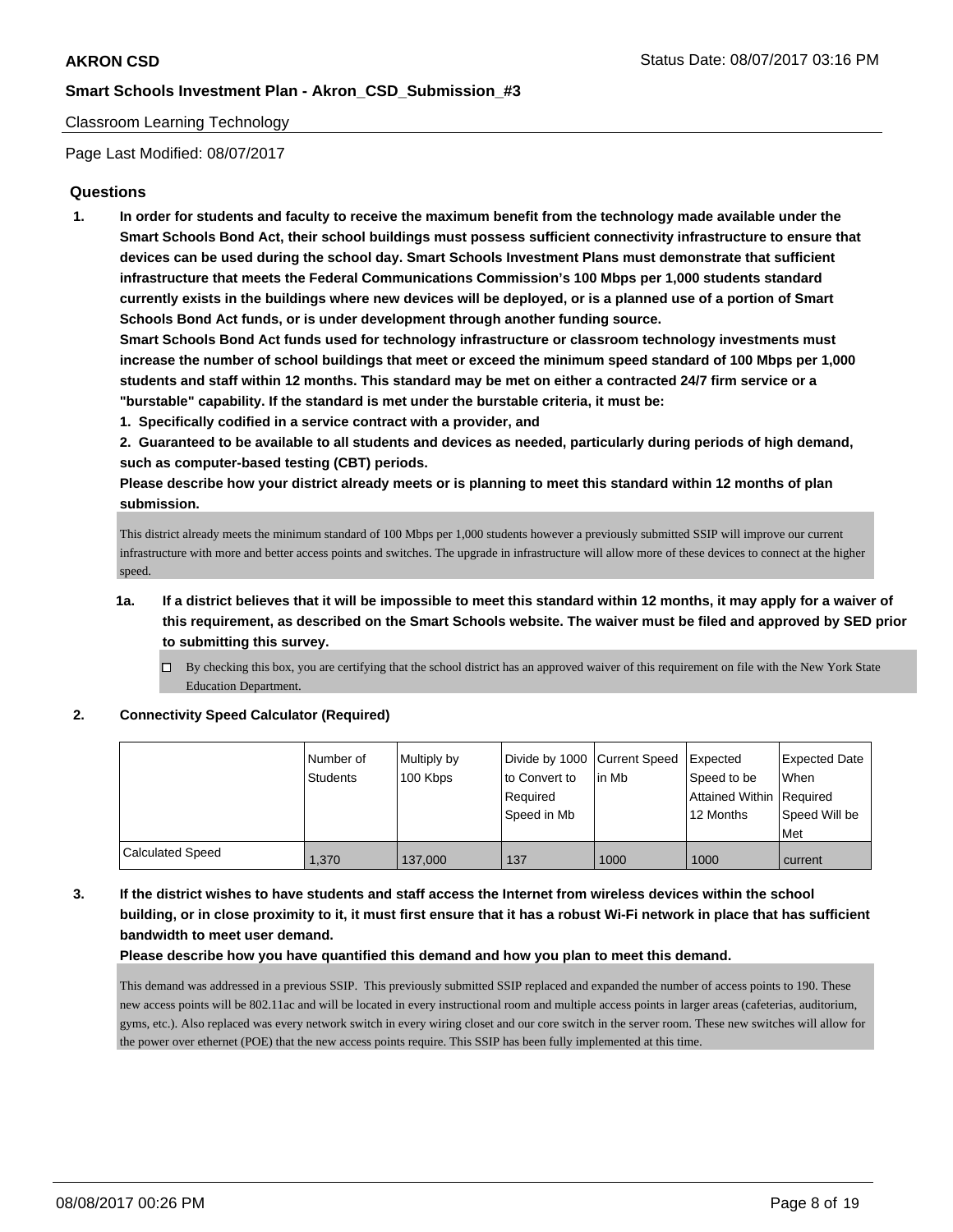#### Classroom Learning Technology

Page Last Modified: 08/07/2017

**4. All New York State public school districts are required to complete and submit an Instructional Technology Plan survey to the New York State Education Department in compliance with Section 753 of the Education Law and per Part 100.12 of the Commissioner's Regulations.**

**Districts that include educational technology purchases as part of their Smart Schools Investment Plan must have a submitted and approved Instructional Technology Plan survey on file with the New York State Education Department.**

- By checking this box, you are certifying that the school district has an approved Instructional Technology Plan survey on file with the New York State Education Department.
- **5. Describe the devices you intend to purchase and their compatibility with existing or planned platforms or systems. Specifically address the adequacy of each facility's electrical, HVAC and other infrastructure necessary to install and support the operation of the planned technology.**

The district is purchasing Chromebooks, cases, and extra power supplies in this SSIP. With the purchase of these Chromebooks the district has been built a Google for Education domain and will be migrating the current email system to Gmail. These devices are designed to work in conjunction with our learning management system, giving students 24/7 access to the content being provided by their teachers and resources available on the internet. The wireless infrastructure has been addressed with a previous SSIP. HVAC and electrical are not expected to be impacted. There will be a reduction of desktop PCs in the district. "Charging stations" in the libraries, cafeterias, and classrooms will be established for students who forget to charge their device or deplete their charge throughout the day.

#### **6. Describe how the proposed technology purchases will:**

- **> enhance differentiated instruction;**
- **> expand student learning inside and outside the classroom;**
- **> benefit students with disabilities and English language learners; and**
- **> contribute to the reduction of other learning gaps that have been identified within the district.**

**The expectation is that districts will place a priority on addressing the needs of students who struggle to succeed in a rigorous curriculum. Responses in this section should specifically address this concern and align with the district's Instructional Technology Plan (in particular Question 2 of E. Curriculum and Instruction: "Does the district's instructional technology plan address the needs of students with disabilities to ensure equitable access to instruction, materials and assessments?" and Question 3 of the same section: "Does the district's instructional technology plan address the provision of assistive technology specifically for students with disabilities to ensure access to and participation in the general curriculum?"**

These devices in conjunction with our learning management system will give students 24/7 access to valuable content from the teachers and the abundant amount of information available from internet sources. Studies show that these types of devices increase the amount of student engagement in the classroom and at home. These devices increase the ability for students to work collabratively with other students within their class, school, district, state, nation and world. Students can collaborate in a virtual environment without being physically near each other increasing the amount of collaboration time beyond the traditional class period. These devices in conjunction with our learning management system, Google domain, and Gmail allow for electronic transfer of assignments and assessments. This electronic transfer allows for quicker feedback from teachers on how students are doing. These devices allow our teachers the opportunity to explore "flipped classroom" environments where much of the students learning is done outside of the classroom allowing the teacher more time for differentiated instruction when the students come back to class. Applications and extensions associated with Google for Education allow differentiated instruction for students by presenting material to the student at their own pace and ability level. Chromebooks are a vehicle for assistive technology for our students with disabilities and ELL students. The devices allow programs such as Google translate, Co:Writer, and Snap & Read that will provide access to the curriculum for these students. Having a 24/7 device allows our students a greater opportunity to practice, remediate, and reinforce instruction that occurred during the school day. Since these devices are internet driven it is easier to integrate subjects and real world issues.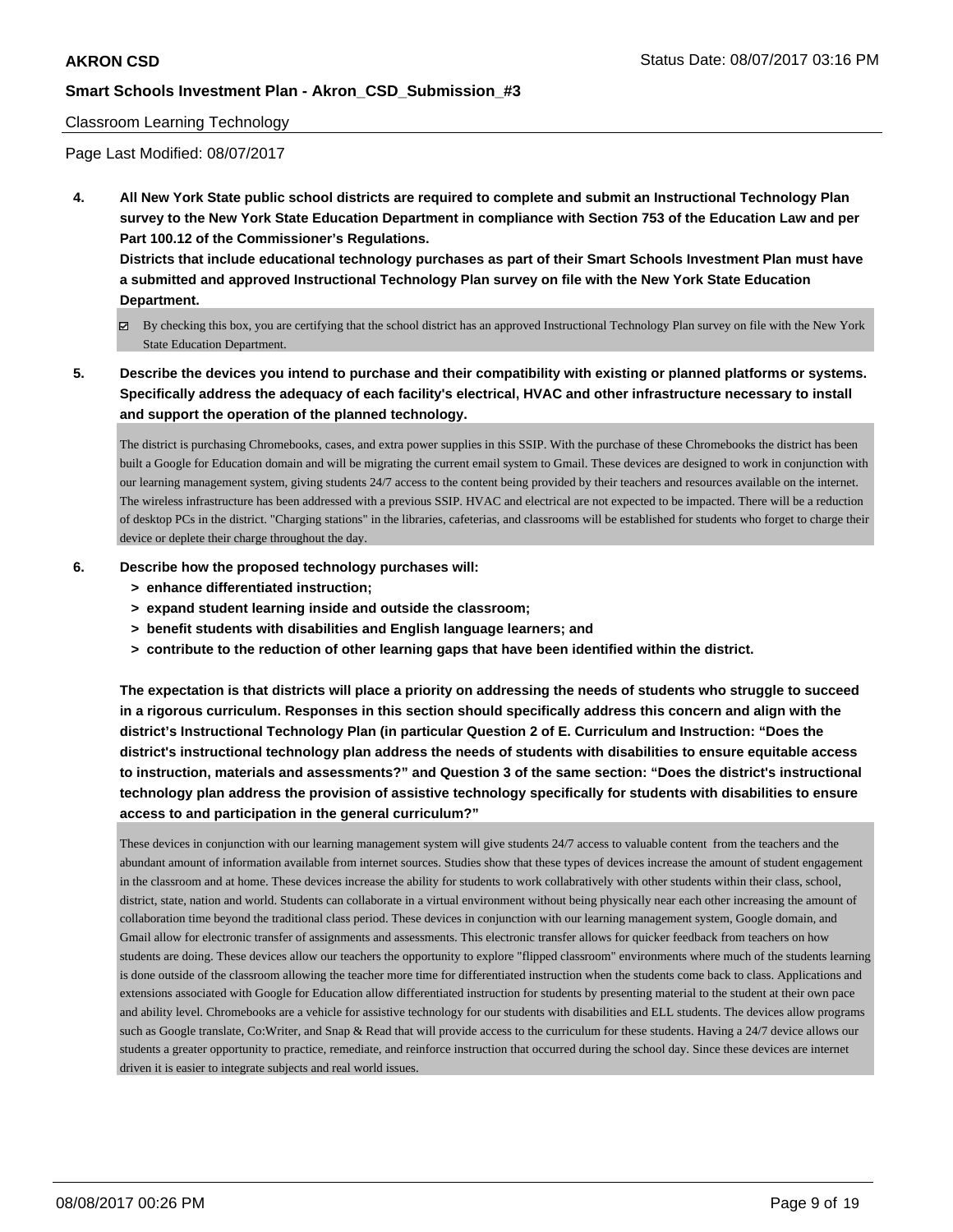#### Classroom Learning Technology

Page Last Modified: 08/07/2017

**7. Where appropriate, describe how the proposed technology purchases will enhance ongoing communication with parents and other stakeholders and help the district facilitate technology-based regional partnerships, including distance learning and other efforts.**

These devices give students the ability to show parents what they are doing in school. The proposed technology allows for parents to see their childs progress in each content area through the learning management system 'Parent Portal'. By parents getting involved with what the student is doing in school it increases communication and collaboration between home and school. The collaborative nature of Google Apps for Education increase the ability for students to work with other students within their class, school, district, state, nation and world. Students can collaborate in a virtual environment without being physically near each other increasing the amount of collaboration time beyond the traditional class period. The cameras built in to these devices allow for face to face collaboration meetings with other students anywhere in the world.

**8. Describe the district's plan to provide professional development to ensure that administrators, teachers and staff can employ the technology purchased to enhance instruction successfully.**

**Note: This response should be aligned and expanded upon in accordance with your district's response to Question 1 of F. Professional Development of your Instructional Technology Plan: "Please provide a summary of professional development offered to teachers and staff, for the time period covered by this plan, to support technology to enhance teaching and learning. Please include topics, audience and method of delivery within your summary."**

Professional development will be ongoing and extensive throughout the summer and school year. The district has purchased BOCES services which include a Technology Integrator for 108 days out of the 180 day school year. Professional development will be provided via pull out and push in sessions with teachers and administrators. Pull-out sessions will be either half-day or full-day. Push-in sessions will typically be a period in length (approx. 42 minutes). Mass trainings will occur on staff development days.

| Topic                   | <b>Audience</b> | <b>Method of Delivery</b> |
|-------------------------|-----------------|---------------------------|
| Intro to Schoolgy (LMS) | All             | pull-out                  |
| Advanced Schoology(LMS) | Teachers        | pull-out/push-in          |
| Chromebook basics       | All             | pull-out/push-in          |
| Intro to GAFE           | All             | mass training             |
| Gmail                   | All             | mass training/push-in     |
| Google drive            | All             | pull-out/push-in          |
| Google Docs             | All             | pull-out/push-in          |
| Google Slides           | All             | pull-out/push-in          |
| Google Forms            | All             | pull-out/push-in          |
| Goolge Sheets           | All             | pull-out/push-in          |
| Google Extensions       | All             | pull-out/push-in          |
| Goolge Apps             | All             | pull-out/push-in          |

- 
- **9. Districts must contact the SUNY/CUNY teacher preparation program that supplies the largest number of the district's new teachers to request advice on innovative uses and best practices at the intersection of pedagogy and educational technology.**
	- By checking this box, you certify that you have contacted the SUNY/CUNY teacher preparation program that supplies the largest number of your new teachers to request advice on these issues.
	- **9a. Please enter the name of the SUNY or CUNY Institution that you contacted.**

SUNY Buffalo (UB)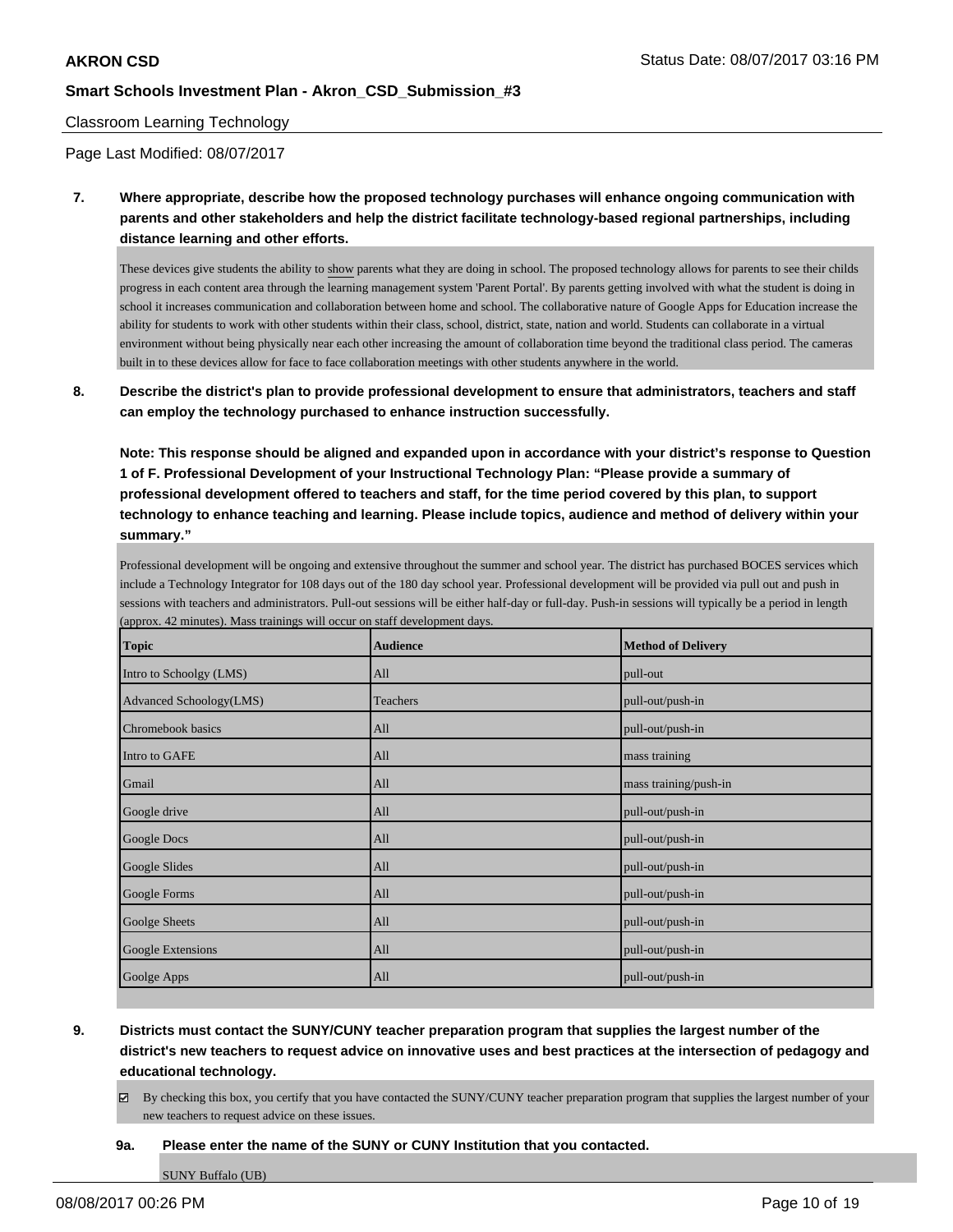Classroom Learning Technology

Page Last Modified: 08/07/2017

**9b. Enter the primary Institution phone number.**

716-645-2000

**9c. Enter the name of the contact person with whom you consulted and/or will be collaborating with on innovative uses of technology and best practices.**

Dr. Elisabeth Etopio

**10. A district whose Smart Schools Investment Plan proposes the purchase of technology devices and other hardware must account for nonpublic schools in the district.**

**Are there nonpublic schools within your school district?**

Yes **Z** No

**11. Nonpublic Classroom Technology Loan Calculator**

**The Smart Schools Bond Act provides that any Classroom Learning Technology purchases made using Smart Schools funds shall be lent, upon request, to nonpublic schools in the district. However, no school district shall be required to loan technology in amounts greater than the total obtained and spent on technology pursuant to the Smart Schools Bond Act and the value of such loan may not exceed the total of \$250 multiplied by the nonpublic school enrollment in the base year at the time of enactment.**

**See:**

**http://www.p12.nysed.gov/mgtserv/smart\_schools/docs/Smart\_Schools\_Bond\_Act\_Guidance\_04.27.15\_Final.pdf.**

|                                       | 1. Classroom<br>Technology<br>Sub-allocation | 12. Public<br>l Enrollment<br>$(2014 - 15)$ | 3. Nonpublic<br>Enrollment<br>(2014-15) | l 4. Sum of<br>l Public and<br>l Nonpublic<br>l Enrollment | 15. Total Per<br>Pupil Sub-<br>allocation | 6. Total<br>Nonpublic Loan<br>Amount                                                          |
|---------------------------------------|----------------------------------------------|---------------------------------------------|-----------------------------------------|------------------------------------------------------------|-------------------------------------------|-----------------------------------------------------------------------------------------------|
| Calculated Nonpublic Loan<br>  Amount |                                              |                                             |                                         |                                                            |                                           | (No Response)   (No Response)   (No Response)   (No Response)   (No Response)   (No Response) |

**12. To ensure the sustainability of technology purchases made with Smart Schools funds, districts must demonstrate a long-term plan to maintain and replace technology purchases supported by Smart Schools Bond Act funds. This sustainability plan shall demonstrate a district's capacity to support recurring costs of use that are ineligible for Smart Schools Bond Act funding such as device maintenance, technical support, Internet and wireless fees, maintenance of hotspots, staff professional development, building maintenance and the replacement of incidental items. Further, such a sustainability plan shall include a long-term plan for the replacement of purchased devices and equipment at the end of their useful life with other funding sources.**

 $\boxtimes$  By checking this box, you certify that the district has a sustainability plan as described above.

**13. Districts must ensure that devices purchased with Smart Schools Bond funds will be distributed, prepared for use, maintained and supported appropriately. Districts must maintain detailed device inventories in accordance with generally accepted accounting principles.**

By checking this box, you certify that the district has a distribution and inventory management plan and system in place.

**14. If you are submitting an allocation for Classroom Learning Technology complete this table. Note that the calculated Total at the bottom of the table must equal the Total allocation for this category that you entered in the SSIP Overview overall budget.**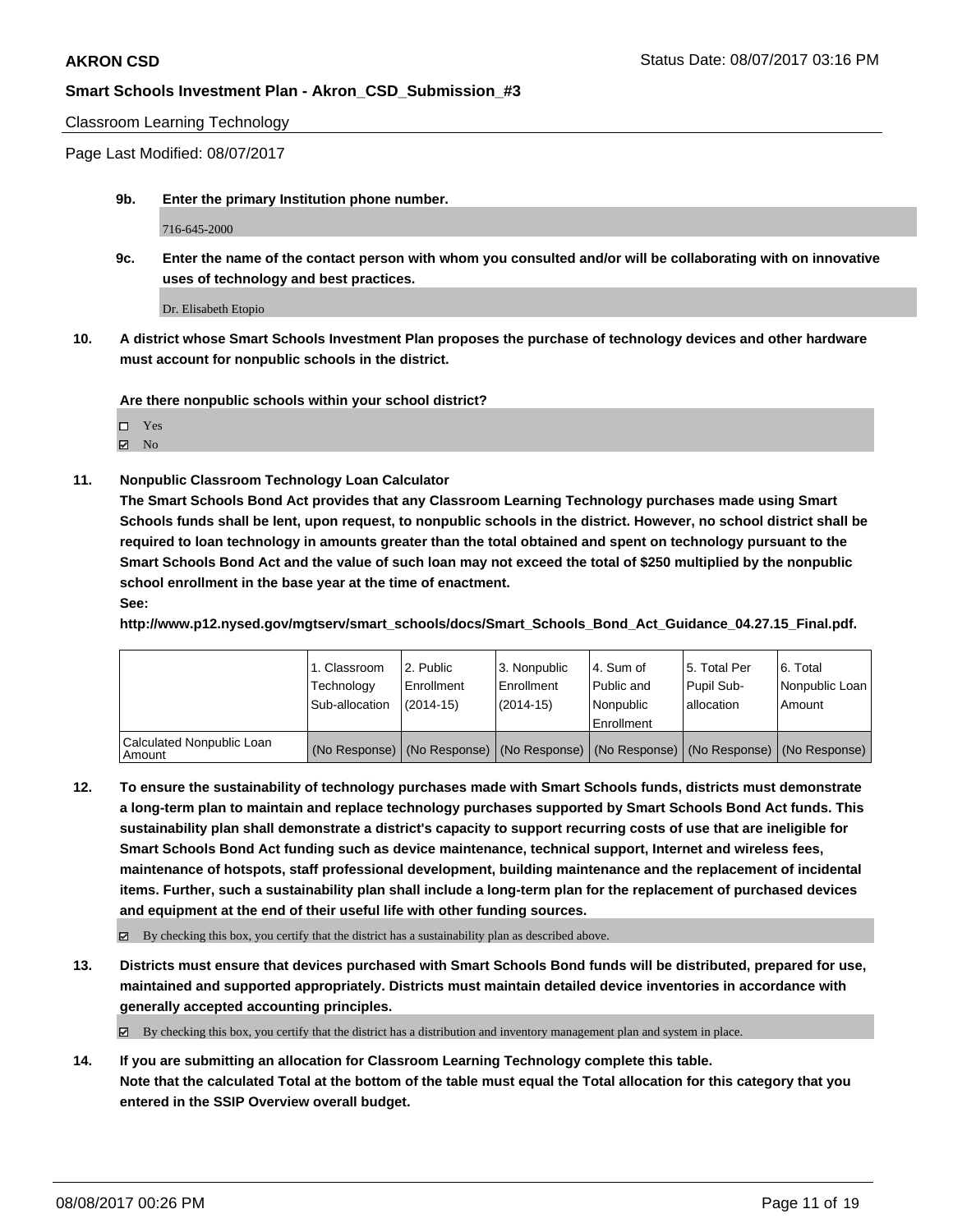### Classroom Learning Technology

Page Last Modified: 08/07/2017

|                         | Sub-Allocation |
|-------------------------|----------------|
| Interactive Whiteboards | 0              |
| Computer Servers        |                |
| Desktop Computers       | $\Omega$       |
| Laptop Computers        | 149,621        |
| <b>Tablet Computers</b> | 0              |
| <b>Other Costs</b>      | 20,626         |
| Totals:                 | 170,247        |

**15. Please detail the type, quantity, per unit cost and total cost of the eligible items under each sub-category. This is especially important for any expenditures listed under the "Other" category. All expenditures must be capital-bond eligible to be reimbursed through the SSBA. If you have any questions, please contact us directly through smartschools@nysed.gov.**

**Please specify in the "Item to be Purchased" field which specific expenditures and items are planned to meet the district's nonpublic loan requirement, if applicable.**

**NOTE: Wireless Access Points that will be loaned/purchased for nonpublic schools should ONLY be included in this category, not under School Connectivity, where public school districts would list them.**

| Select the allowable expenditure<br>type. | Iltem to be Purchased                   | Quantity | Cost per Item | <b>Total Cost</b> |
|-------------------------------------------|-----------------------------------------|----------|---------------|-------------------|
| Repeat to add another item under          |                                         |          |               |                   |
| each type.                                |                                         |          |               |                   |
| <b>Laptop Computers</b>                   | Dell Chromebook 11 - 4GB<br>touchscreen | 480      | 312           | 149,621           |
| <b>Other Costs</b>                        | Google Chrome OS license                | 480      | 25            | 11,976            |
| <b>Other Costs</b>                        | Dell 65W power supplies                 | 20       | 48            | 970               |
| <b>Other Costs</b>                        | Kensington Chromebook computer<br>cases | 480      | 16            | 7,680             |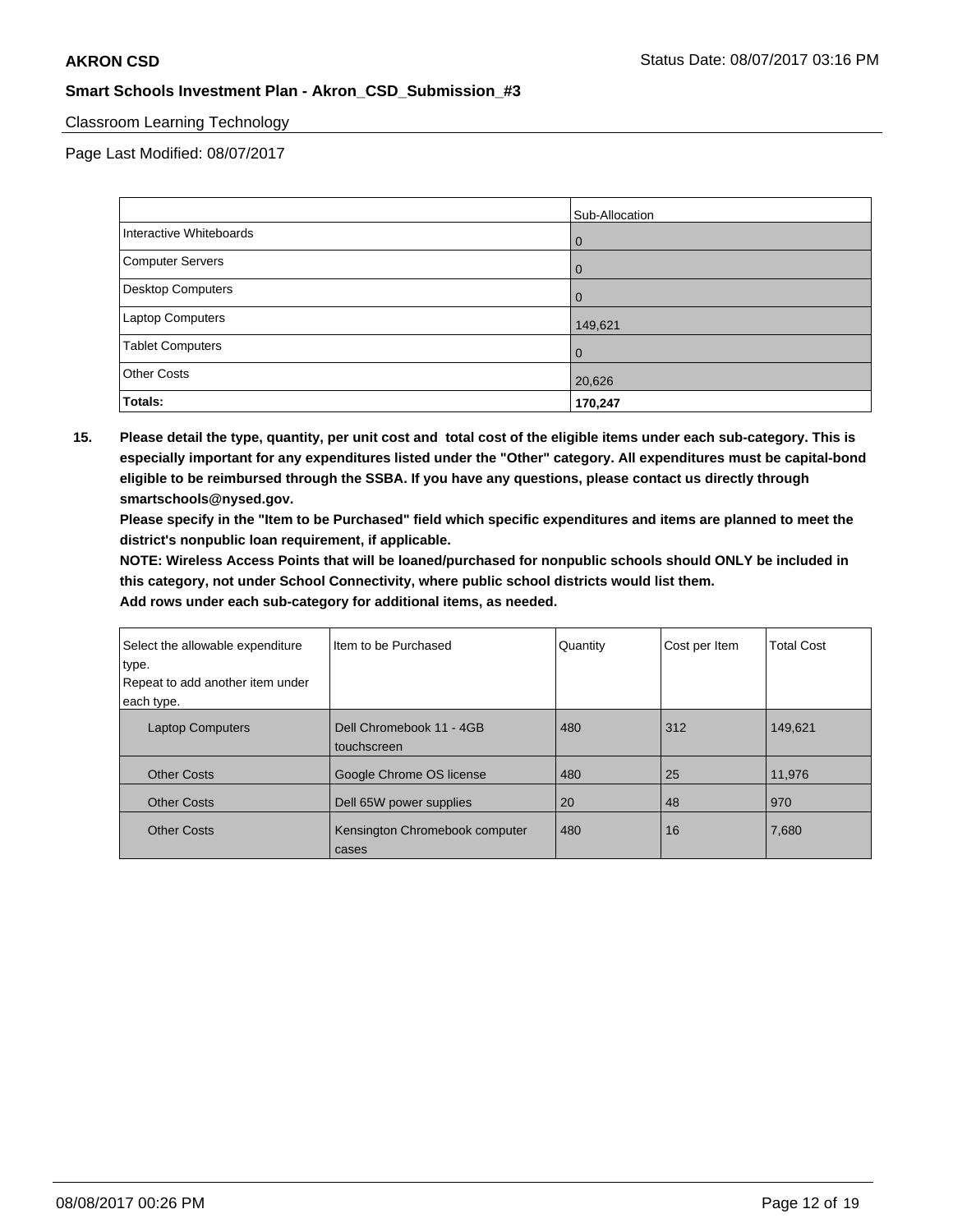#### Pre-Kindergarten Classrooms

Page Last Modified: 08/07/2017

## **Group 1**

**1. Provide information regarding how and where the district is currently serving pre-kindergarten students and justify the need for additional space with enrollment projections over 3 years.**

(No Response)

- **2. Describe the district's plan to construct, enhance or modernize education facilities to accommodate prekindergarten programs. Such plans must include:**
	- **Specific descriptions of what the district intends to do to each space;**
	- **An affirmation that pre-kindergarten classrooms will contain a minimum of 900 square feet per classroom;**
	- **The number of classrooms involved;**
	- **The approximate construction costs per classroom; and**
	- **Confirmation that the space is district-owned or has a long-term lease that exceeds the probable useful life of the improvements.**

(No Response)

**3. Smart Schools Bond Act funds may only be used for capital construction costs. Describe the type and amount of additional funds that will be required to support ineligible ongoing costs (e.g. instruction, supplies) associated with any additional pre-kindergarten classrooms that the district plans to add.**

(No Response)

**4. All plans and specifications for the erection, repair, enlargement or remodeling of school buildings in any public school district in the State must be reviewed and approved by the Commissioner. Districts that plan capital projects using their Smart Schools Bond Act funds will undergo a Preliminary Review Process by the Office of Facilities Planning.**

**Please indicate on a separate row each project number given to you by the Office of Facilities Planning.**

| Project Number |  |
|----------------|--|
| (No Response)  |  |

**5. If you have made an allocation for Pre-Kindergarten Classrooms, complete this table. Note that the calculated Total at the bottom of the table must equal the Total allocation for this category that you entered in the SSIP Overview overall budget.**

| Totals:                                  | 0              |
|------------------------------------------|----------------|
| Other Costs                              | (No Response)  |
| Enhance/Modernize Educational Facilities | (No Response)  |
| Construct Pre-K Classrooms               | (No Response)  |
|                                          | Sub-Allocation |

**6. Please detail the type, quantity, per unit cost and total cost of the eligible items under each sub-category. This is especially important for any expenditures listed under the "Other" category. All expenditures must be capital-bond eligible to be reimbursed through the SSBA. If you have any questions, please contact us directly through smartschools@nysed.gov.**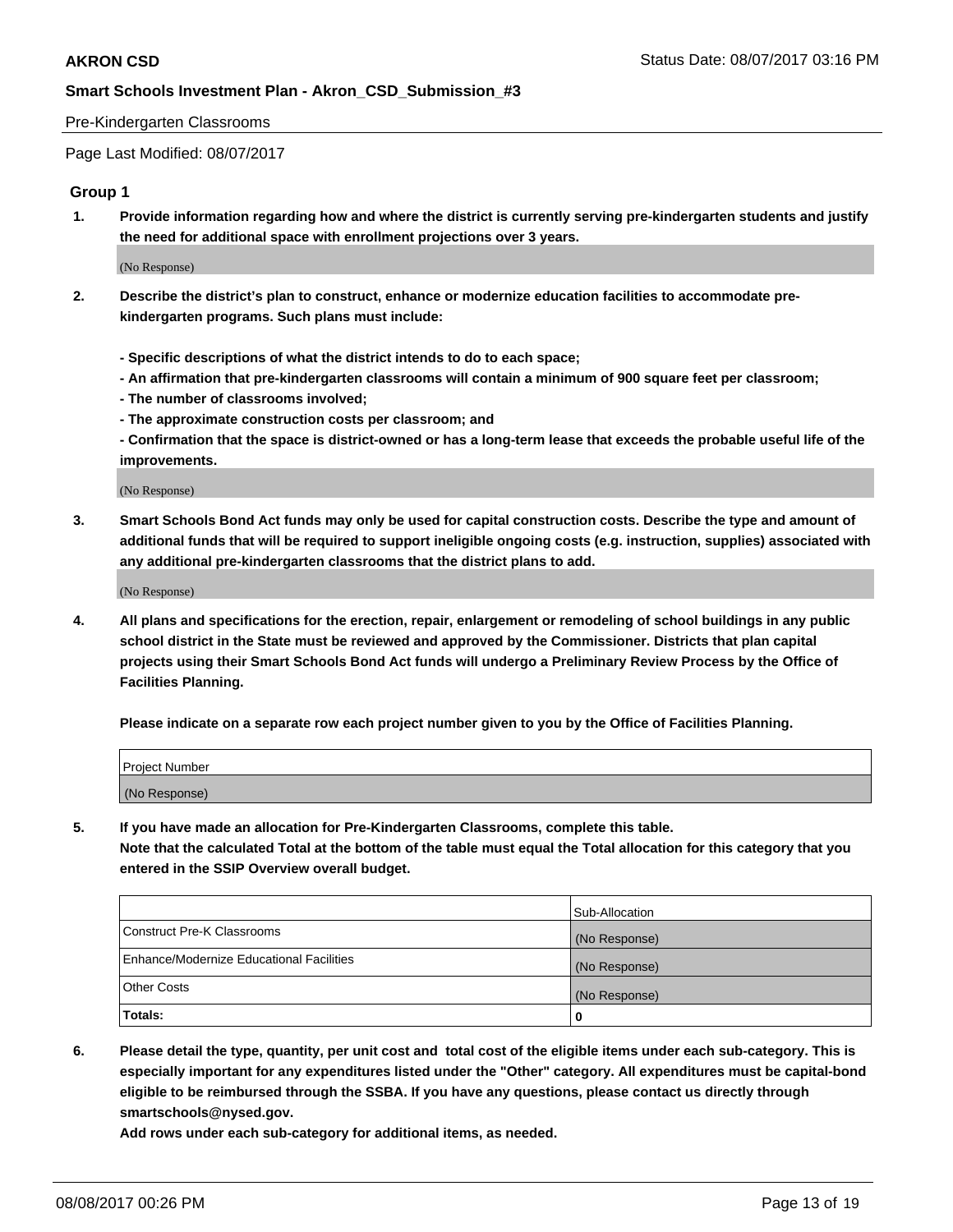## Pre-Kindergarten Classrooms

| Select the allowable expenditure | Item to be purchased | Quantity      | Cost per Item | <b>Total Cost</b> |
|----------------------------------|----------------------|---------------|---------------|-------------------|
| type.                            |                      |               |               |                   |
| Repeat to add another item under |                      |               |               |                   |
| each type.                       |                      |               |               |                   |
| (No Response)                    | (No Response)        | (No Response) | (No Response) | (No Response)     |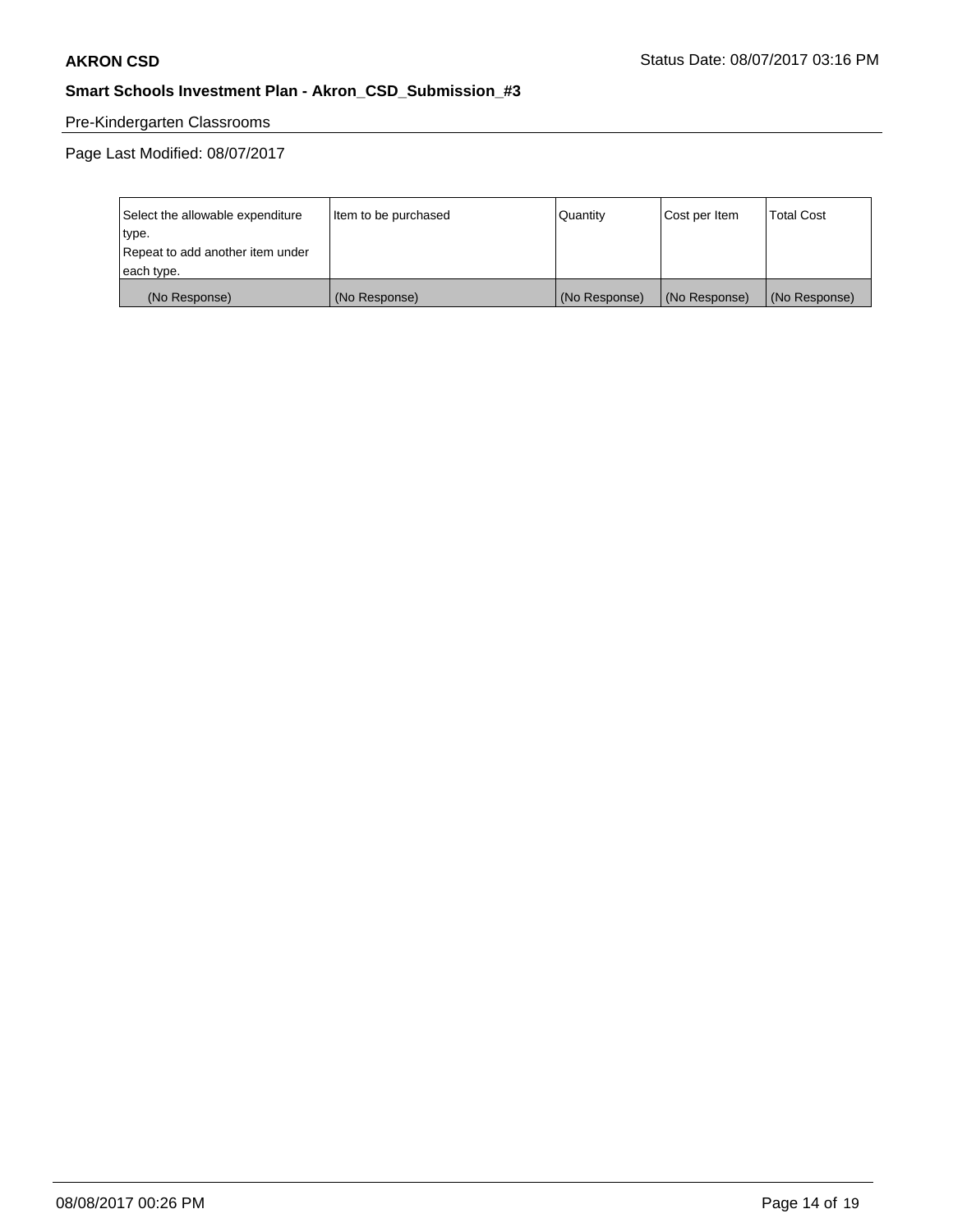Replace Transportable Classrooms

Page Last Modified: 08/07/2017

#### **Group 1**

**1. Describe the district's plan to construct, enhance or modernize education facilities to provide high-quality instructional space by replacing transportable classrooms.**

(No Response)

**2. All plans and specifications for the erection, repair, enlargement or remodeling of school buildings in any public school district in the State must be reviewed and approved by the Commissioner. Districts that plan capital projects using their Smart Schools Bond Act funds will undergo a Preliminary Review Process by the Office of Facilities Planning.**

**Please indicate on a separate row each project number given to you by the Office of Facilities Planning.**

| Project Number |  |
|----------------|--|
| (No Response)  |  |

**3. For large projects that seek to blend Smart Schools Bond Act dollars with other funds, please note that Smart Schools Bond Act funds can be allocated on a pro rata basis depending on the number of new classrooms built that directly replace transportable classroom units.**

**If a district seeks to blend Smart Schools Bond Act dollars with other funds describe below what other funds are being used and what portion of the money will be Smart Schools Bond Act funds.**

(No Response)

**4. If you have made an allocation for Replace Transportable Classrooms, complete this table. Note that the calculated Total at the bottom of the table must equal the Total allocation for this category that you entered in the SSIP Overview overall budget.**

|                                                | Sub-Allocation |
|------------------------------------------------|----------------|
| Construct New Instructional Space              | (No Response)  |
| Enhance/Modernize Existing Instructional Space | (No Response)  |
| Other Costs                                    | (No Response)  |
| Totals:                                        | $\Omega$       |

**5. Please detail the type, quantity, per unit cost and total cost of the eligible items under each sub-category. This is especially important for any expenditures listed under the "Other" category. All expenditures must be capital-bond eligible to be reimbursed through the SSBA. If you have any questions, please contact us directly through smartschools@nysed.gov.**

| Select the allowable expenditure | Item to be purchased | Quantity      | Cost per Item | <b>Total Cost</b> |
|----------------------------------|----------------------|---------------|---------------|-------------------|
| type.                            |                      |               |               |                   |
| Repeat to add another item under |                      |               |               |                   |
| each type.                       |                      |               |               |                   |
| (No Response)                    | (No Response)        | (No Response) | (No Response) | (No Response)     |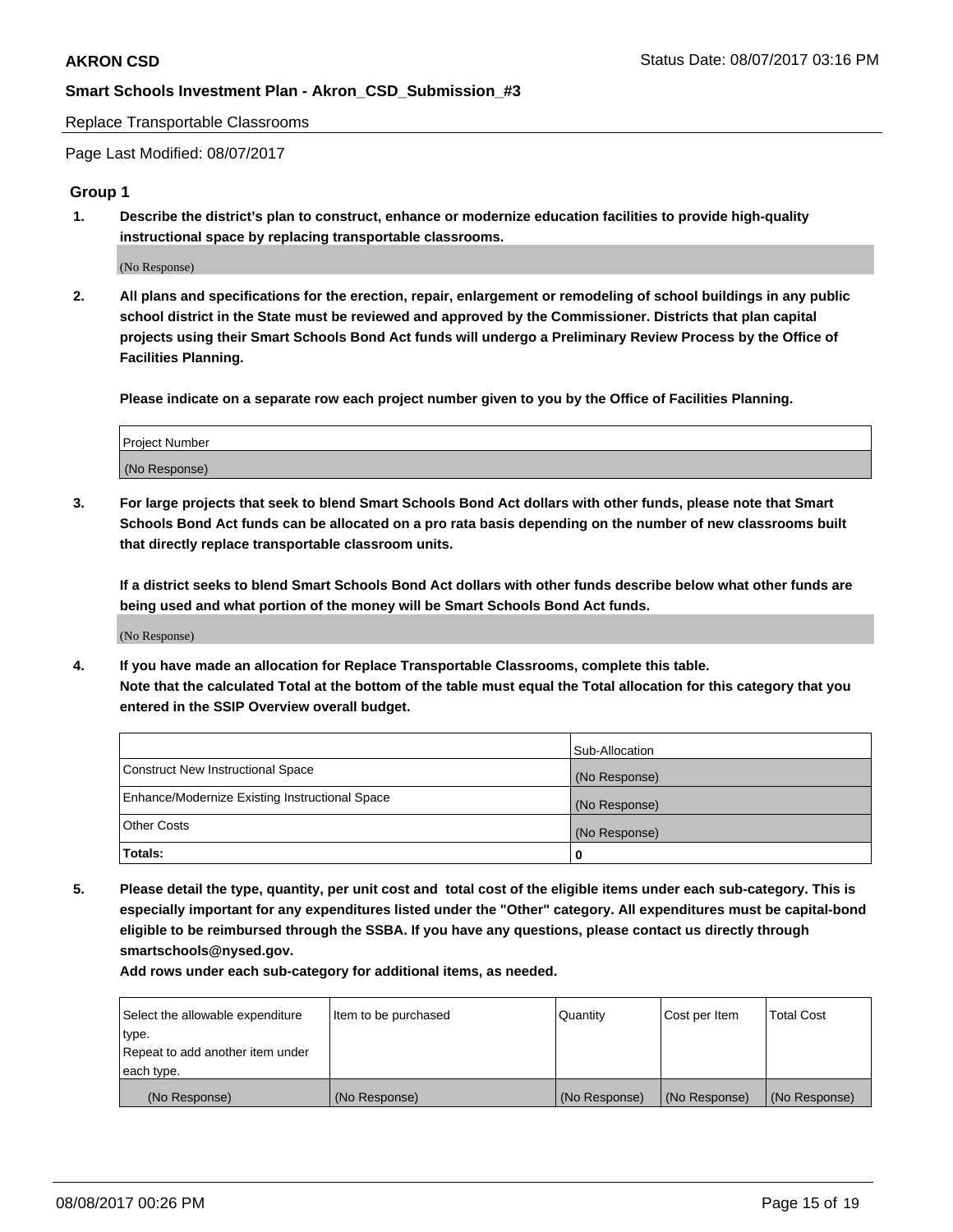#### High-Tech Security Features

Page Last Modified: 08/07/2017

## **Group 1**

**1. Describe how you intend to use Smart Schools Bond Act funds to install high-tech security features in school buildings and on school campuses.**

(No Response)

**2. All plans and specifications for the erection, repair, enlargement or remodeling of school buildings in any public school district in the State must be reviewed and approved by the Commissioner. Districts that plan capital projects using their Smart Schools Bond Act funds will undergo a Preliminary Review Process by the Office of Facilities Planning.** 

**Please indicate on a separate row each project number given to you by the Office of Facilities Planning.**

| <b>Project Number</b> |  |
|-----------------------|--|
|                       |  |
| (No Response)         |  |

- **3. Was your project deemed eligible for streamlined Review?**
	- Yes  $\hfill \square$  No
- **4. Include the name and license number of the architect or engineer of record.**

| Name          | l License Number |
|---------------|------------------|
| (No Response) | (No Response)    |

**5. If you have made an allocation for High-Tech Security Features, complete this table. Note that the calculated Total at the bottom of the table must equal the Total allocation for this category that you entered in the SSIP Overview overall budget.**

|                                                      | Sub-Allocation |
|------------------------------------------------------|----------------|
| Capital-Intensive Security Project (Standard Review) | (No Response)  |
| Electronic Security System                           | (No Response)  |
| <b>Entry Control System</b>                          | (No Response)  |
| Approved Door Hardening Project                      | (No Response)  |
| <b>Other Costs</b>                                   | (No Response)  |
| Totals:                                              | 0              |

**6. Please detail the type, quantity, per unit cost and total cost of the eligible items under each sub-category. This is especially important for any expenditures listed under the "Other" category. All expenditures must be capital-bond eligible to be reimbursed through the SSBA. If you have any questions, please contact us directly through smartschools@nysed.gov.**

| Select the allowable expenditure | Item to be purchased | Quantity      | Cost per Item | <b>Total Cost</b> |
|----------------------------------|----------------------|---------------|---------------|-------------------|
| type.                            |                      |               |               |                   |
| Repeat to add another item under |                      |               |               |                   |
| each type.                       |                      |               |               |                   |
| (No Response)                    | (No Response)        | (No Response) | (No Response) | (No Response)     |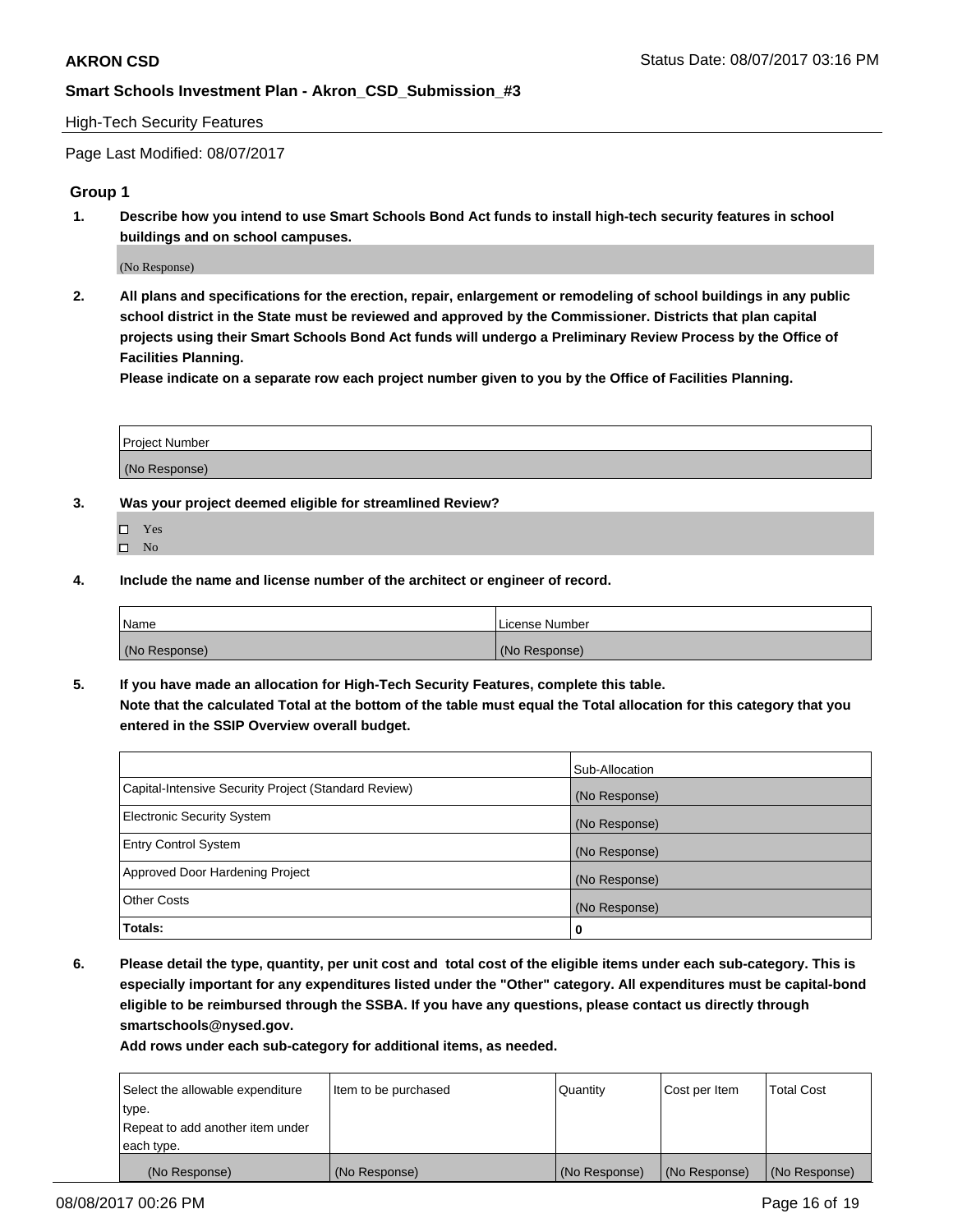High-Tech Security Features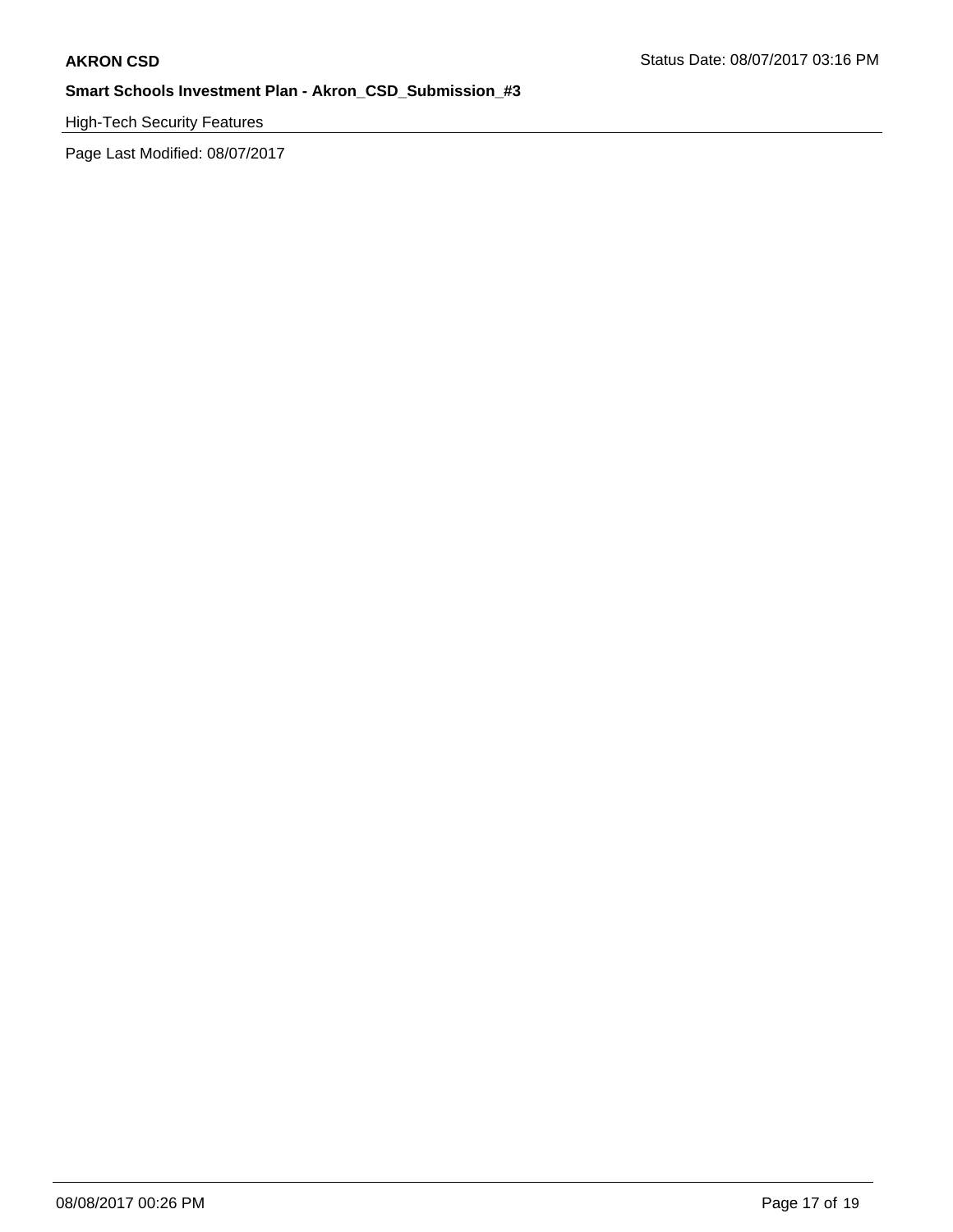Report